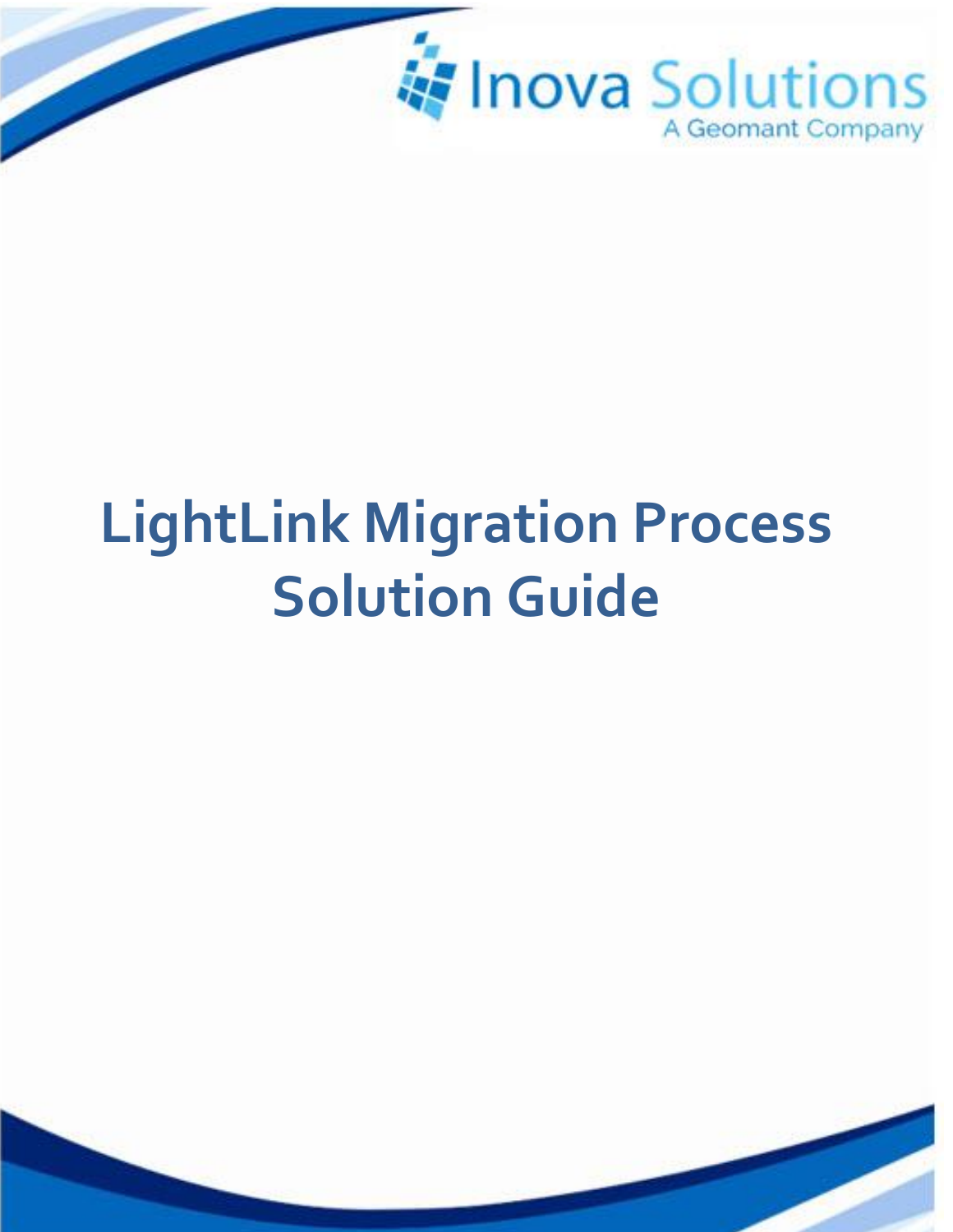

LightLink Migration Process Solution Guide

March 26,2015

#### NOTICE OF TRADEMARKS:

Inova LightLink and its components are trademarks of Inova Solutions.

While reasonable efforts have been taken in the preparation of this document to ensure its accuracy, Inova Solutions, Inc. assumes no liability resulting from any errors or omissions in this manual, or from the use of the information contained herein.

> © 2021 Inova Solutions, Inc., a Geomant Company 971 2nd ST S.E. Charlottesville, VA 22902 434.817.8000

> > [www.inovasolutions.com](http://www.inovasolutions.com/)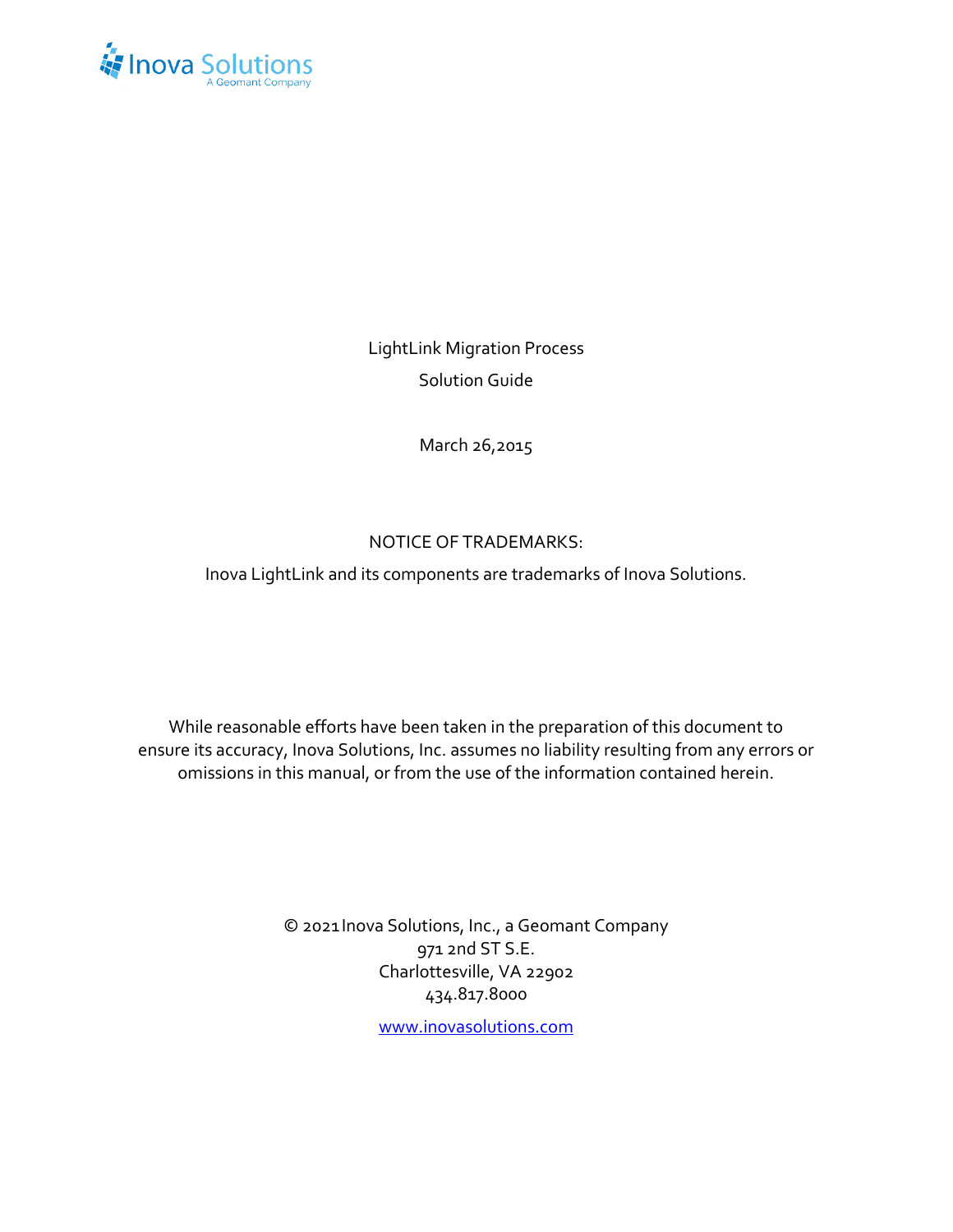

## **Table of Contents**

| 1.   |        |  |
|------|--------|--|
| 1.1. |        |  |
| 1.2. |        |  |
|      | 1.2.1. |  |
| 1.3. |        |  |
| 1.4. |        |  |
| 1.5. |        |  |
| 2.   |        |  |
| 2.1. |        |  |
| 2.2. |        |  |
| 2.3. |        |  |
| 3.   |        |  |
| 3.1. |        |  |
| 3.2. |        |  |
| 3.3. |        |  |
| 4.   |        |  |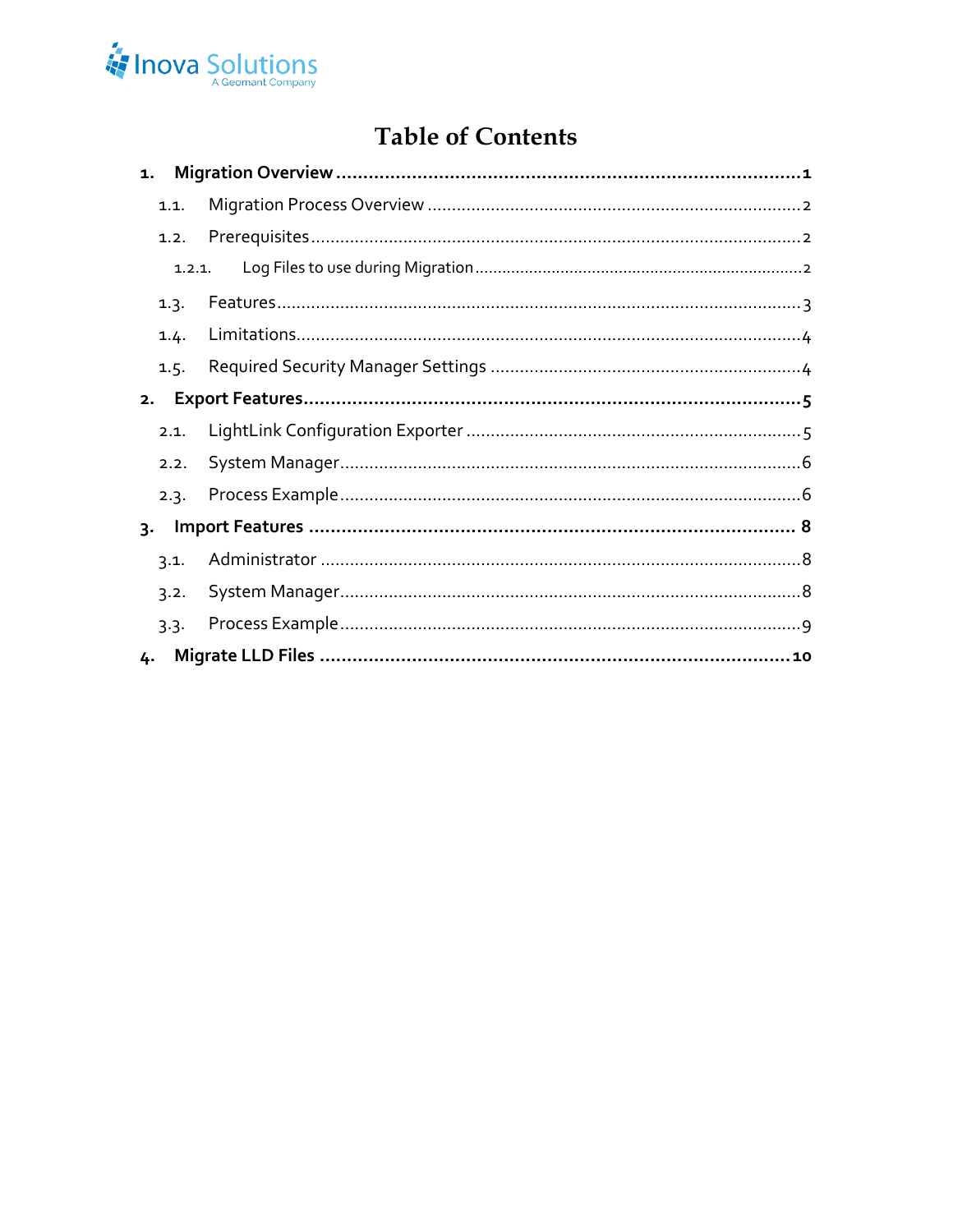## <span id="page-3-0"></span>**1. Migration Overview**

The migration feature of LightLink allows an authorized user to export the configuration and messages from one LightLink system into another. The most common use is to migrate a LightLink server to a newer computer or operating system. The Migration Tool is implemented in three applications: LightLink Configuration Exporter, LightLink Administrator, and LightLink System Manager. The export feature of LightLink serializes the configuration data of one LightLink system into an XML file, which can then be imported into the other LightLink system. In addition, some configuration and message files are manually collected for use with the new system. The import features are implemented in the Administrator and System Manager utilities.

• LightLink Configuration Exporter (II\_exporter.exe) is an application that allows the user to select a system and export the configuration of that system to an XML file.

The user gathers any message files to be imported into the new system, and collects DSM configuration files from any other Input Manager hosts in the LightLink system besides the host on which the LightLink Configuration Exporter is run.

- LightLink Administrator has a set of features that allows the user to import Input Manager and Output Manager configuration information from the export XML file.
- LightLink System Manager has a set of features that allows the import and export of Marquee, TaskLink, and Broadcaster messages (LLM and LDB files) and DataLink configuration files from one system to another.

The Import features in System Manager are normally hidden to prevent inadvertent or unauthorized use. The Default Profile in Security Manager for the System Manager application has an entry called SM\_ShowMigration that is set to a value of '1' to enable the import features in System Manager for the migration menu entries to appear in System Manager under the Tools menu.

*The Configuration Exporter will export selected Data Source Managers (DSMs) and Output Channel Managers (OCMs) from the LightLink system.* To import those configuration items into a multi-host LightLink system, the import features must be invoked on each of the hosts on which those configuration items are to be hosted. For example, the import process must be run on each LightLink server that hosts an Input Manager, importing the DSMs associated with that IM component, so that the INI, SDF, and DSS files associated with those DSMs are correctly placed.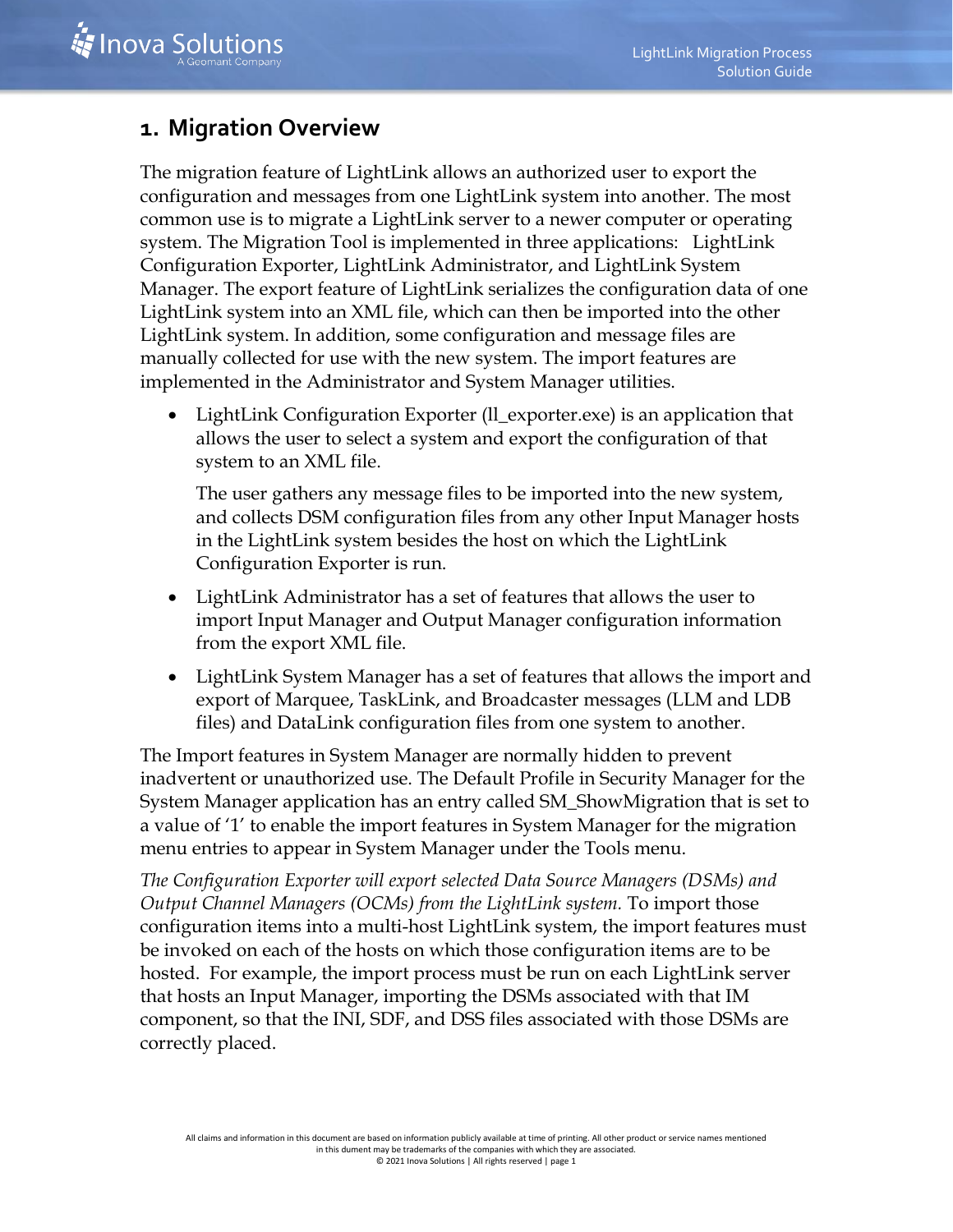## <span id="page-4-0"></span>**1.1. Migration Process Overview**

The migration process, given that the required files are available, is broken into separate steps for exporting and importing:

- 1. Export old system configuration data
- 2. Import the exported configuration data and messages to the Inova LightLink system

The following sections explain the migration process using 2.6 as the example source system.

#### <span id="page-4-1"></span>**1.2. Prerequisites**

Migrating a LightLink 2.6/5.x system (the source installation) to LightLink (the target installation) requires the following:

- For LightLink 2.6 or 5.0-5.2 systems: a file-based version of LightLink system that can be exported directly from a live system or from a gather (LightLink backup).
- For LightLink 5.7 or newer systems: a server-based version of LightLink system that has been exported from the live LightLink system since a connection to a valid LIGHTLINK DB instance is required. The LightLink configuration Exporter tool must be run on a host with a LIGHTLINK DB instance running on it.
- A collection of all required files from the source installation (all INI, SDF, and DSS files from ALL IM hosts copied to the local host 'srvcfg/dsms' folder of the LightLink server installation).
- Any Supervisor installation to import OCMs, devices and messages; DSMs must be imported on the Input Manager host where the DSM will reside. Otherwise the support files will not be copied correctly.

#### <span id="page-4-2"></span>1.2.1. Log Files to use during Migration

There are three primary log files to reference while performing migration. Use the Log Viewer in the target LightLink System to view these log files to investigate issues that may arise during migration.

- The LightLink Configuration Exporter application logs information to ll\_exporter.log.
- The Inova Administrator application logs information about the import of output channels and data sources to lladmin.log.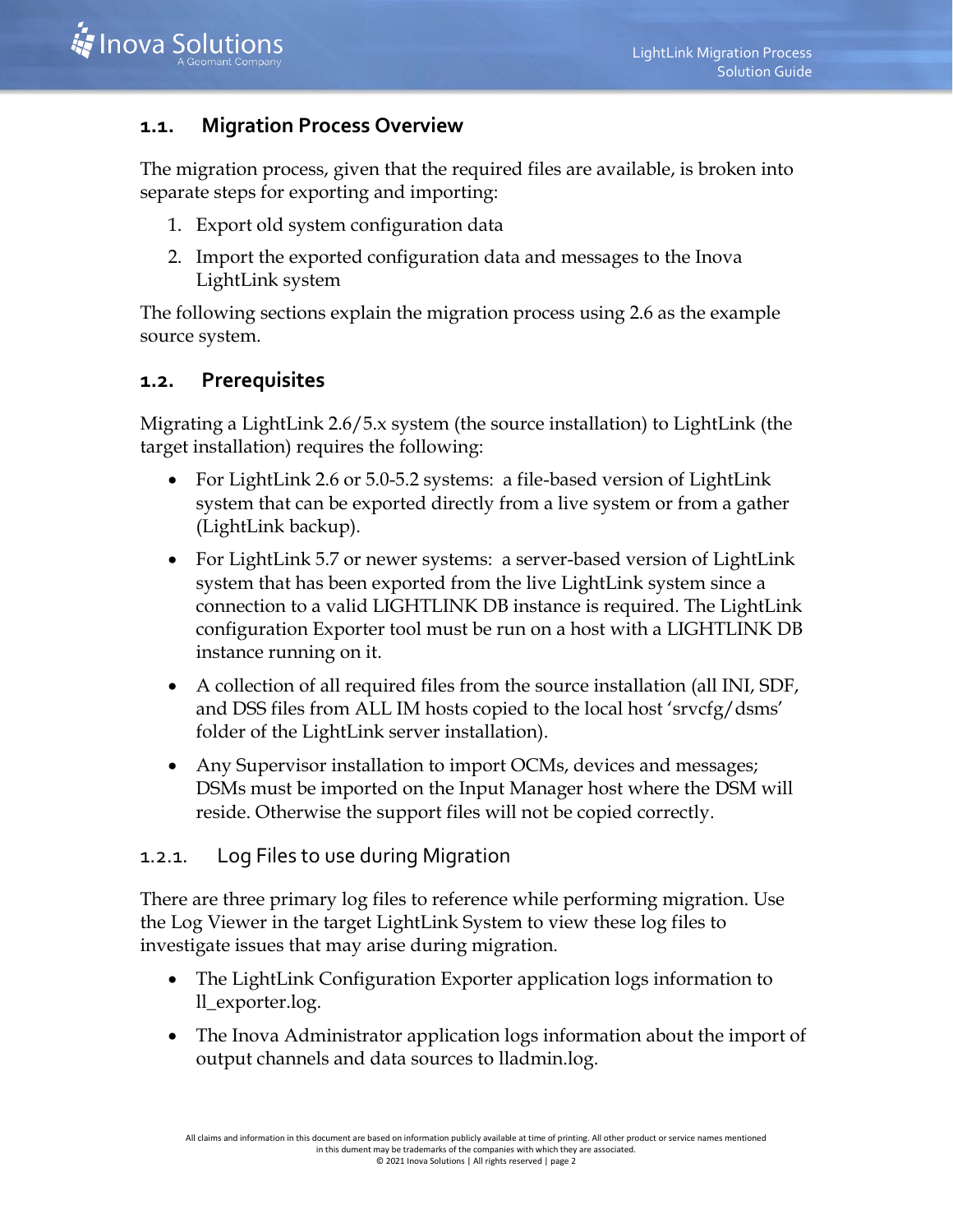

• The sysman.log file provides information about messages and LLD file migration performed using the System Manager application.

## <span id="page-5-0"></span>**1.3. Features**

The Inova Migration provides the following features in this version:

- LightLink output channels of the following types can be exported from versions 2.6 and 5.x, and imported:
	- − TCP/IP
	- − Desktop
	- − Email
	- − XML
- LightLink 2.6 and 5.x messages can be migrated into an existing and configured Inova LightLink system.
- LightLink 2.6 and 5.x DataLink (.lld) files can be migrated to work with an existing and configured Inova LightLink system.
- The following LightLink data sources can be exported from versions 2.6 and 5.x, and imported into the Inova LightLink system:
	- − Aspect RTB
	- − Avaya Aura / Nortel Symposium
	- − LightLink Data Analysis (5.x and later)
	- − LightLink DataScope (versions 5.7.2647 and later)
	- − LightLink ODBC Database (5.7 and later)
	- − LightLink XML (versions 5.7.2441 and later)
	- − Transport based DSMs (e.g., Avaya CMS, Nortel Meridian Max, Rockwell Galaxy)
- Other LightLink data sources can be exported from versions 2.6 and 5.x, and imported into the Inova LightLink system, but have not been tested. For example:
	- − All Headline News
	- − Avaya RT Socket
	- − Cisco UCCE and Cisco UCCX
	- − Interactive Intelligence CIC versions 3 and 4
	- − LightLink Custom Data Source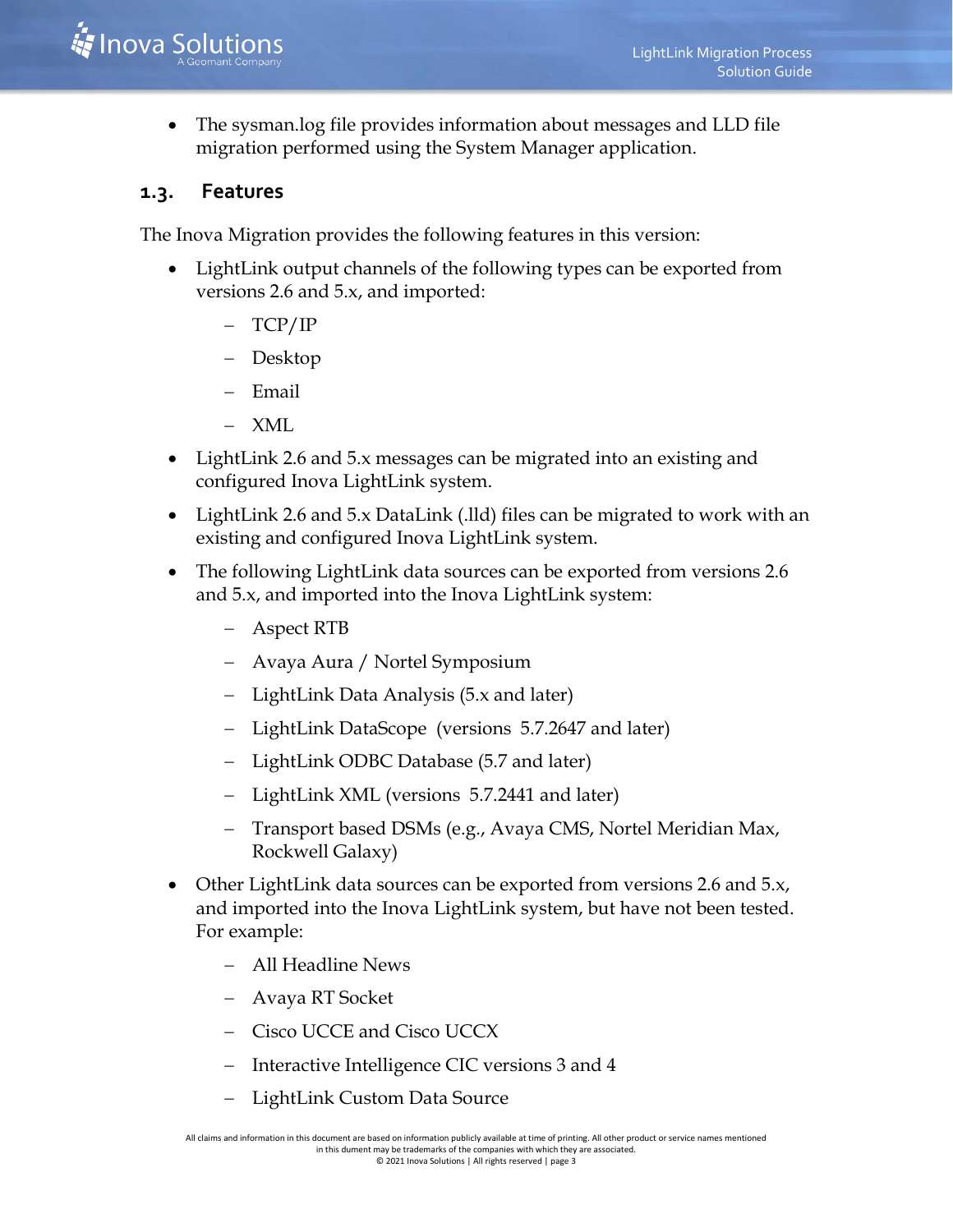## <span id="page-6-0"></span>**1.4. Limitations**

The following known issues exist in this version:

- Desktop 2.6 OCM imports into the Inova LightLink system and needs further testing (bug fixes have been applied but not fully tested)
- AMS export from 2.6 and 5.x and import into the Inova LightLink system has been implemented but not yet tested
- ODBC OCM export is not supported

### <span id="page-6-1"></span>**1.5. Required Security Manager Settings**

There are two settings that must be made for the Message Migration options to show in the System Manager Tools menu for any particular user. To allow migration options for a user of System Manager:

- 1. Ensure that the user is a member of a LightLink Security Group (refer to the *LightLink Security Manager User Guide*).
- 2. Open Security Manager and select the desired LightLink Security Group in the LightLink Security Accounts pane.
- 3. Click the *Configure* button.
- 4. On the Default Profiles tab, select *System Manager* in the application pulldown menu.
- 5. Set the *Show Migration* property to 1.
- 6. Enable *Force profile settings on all group members*.
- 7. On the Privileges tab, open the System Manager node and ensure the *Import and Export messages* privilege is enabled.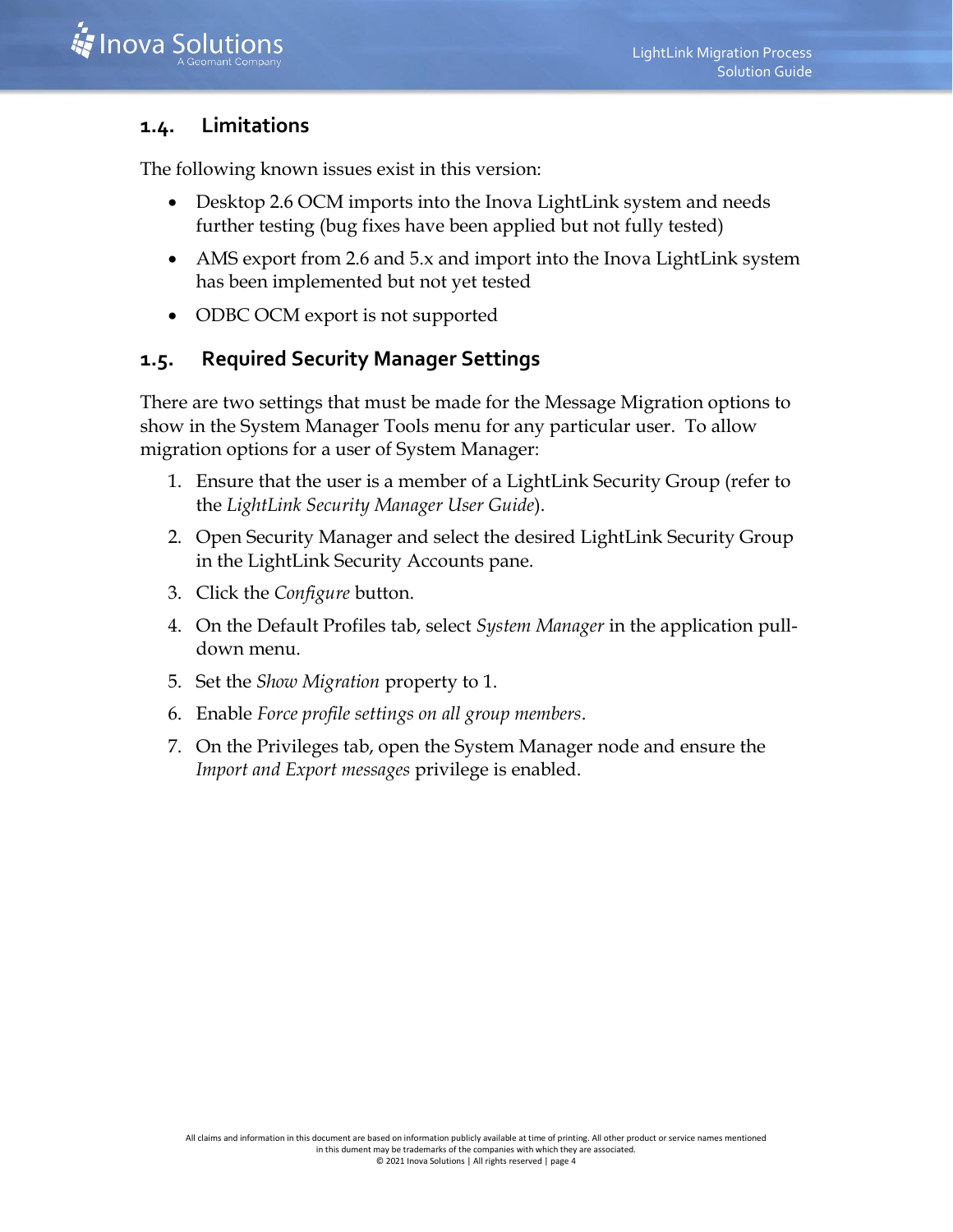## <span id="page-7-0"></span>**2. Export Features**

The Export feature of LightLink allows you to stream out an XML representation of the LightLink configuration and write all messages currently in the LightLink system to LLM and LBD files. This can later be used by the Import feature to stream in the configuration components of the exported system. The export feature is implemented in two applications: the LightLink Configuration Exporter tool and the System Manager application.

## <span id="page-7-1"></span>**2.1. LightLink Configuration Exporter**

The LightLink Configuration Exporter utility supports exporting the following LightLink versions, with the following differences in the database type and schema:

- 2.6 file-based access databases
- 5.0 5.2 file-based access databases
- 5.7 and higher server-based database, based on SQL Server

## *LightLink does not support configuration export from versions 5.5 and 5.6.*

The LightLink Configuration Exporter tool allows you to capture specific aspects of the system configuration in an XML file. The export consists of an XML file and a directory structure that contains all support files (i.e. SDF and DSS files) associated with any DSMs being exported; these files must be on the same host that is running the export. The XML file will contain all configuration information about the OCMs, DSMs, displays and display groups currently configured in the system being exported. Even though server-based systems store all messages in the database, exporting a 5.7 or newer system with LightLink Configuration Exporter will not export the messages contained in the database; this must be done in a separate step via the System Manager Export dialog.

Note also that LLD (DataLink) files are not maintained in the database and exist exclusively as files and should be copied to the same location to which the messages are exported.

*A limitation of the current system is that LightLink Configuration Exporter cannot access DSM support files (INI, SDF, and DSS files) located on a remote host.* All support files need to be copied into the local 'srvcfg/dsms' folder of the LightLink server installation before exporting or the subsequent import will fail.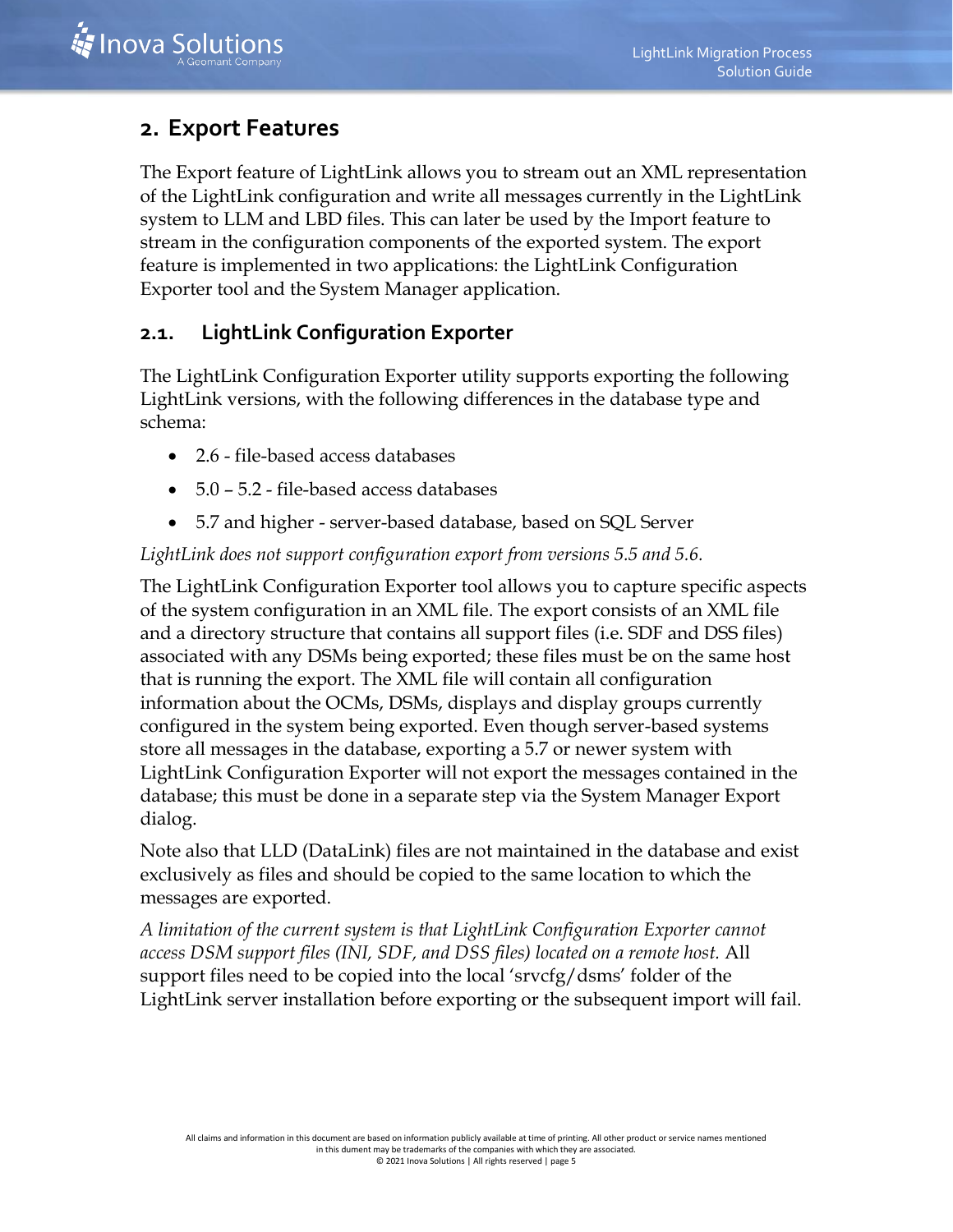## <span id="page-8-0"></span>**2.2. System Manager**

System Manager provides an export feature that allows the export of all messages in the database. This includes all cancelled or ended messages, so the trashcan should be emptied before exporting the messages if they are not needed.

### <span id="page-8-1"></span>**2.3. Process Example**

As an example, the steps below outline how to export LightLink data from an existing system:

- 1. Run the export tool, **ll\_exporter.exe**
- 2. On the Export tab of this dialog-based tool, use the drop-down list to select the LightLink version of the installation being exported.
	- a. If the LightLink version selected is file-based: Use the "Select Installation" to browse to an active LightLink installation directory or an Inova LightLink gather, which is used as the source for the export operation.
		- − If the location is valid, the system will display the Installation description.
		- − You can select the Database tab to browse and view the database files.
		- The INI tab will show the contents of the INI file(s) if any, exist.

For the export to work, the installation directory has to have a certain structure. A 2.6 system should have its database file(s) in a subdirectory called PUBDATA and LLSERVER.INI file in a subdirectory called SRVCFG.

- b. If the LightLink version selected is server-based (i.e., 5.7): Use the "Connect to Database" button to have it look for a LIGHTLINK database instance to connect to.
	- If the database instance is valid, the system will display the Installation description and instance name.
	- − You can select the Database tab to browse and view the database files.
	- The INI tab will be blank as version higher than 2.6 have no configuration INI file.
- 3. Click the Export to XML button to export the LightLink Configuration data to an XML format.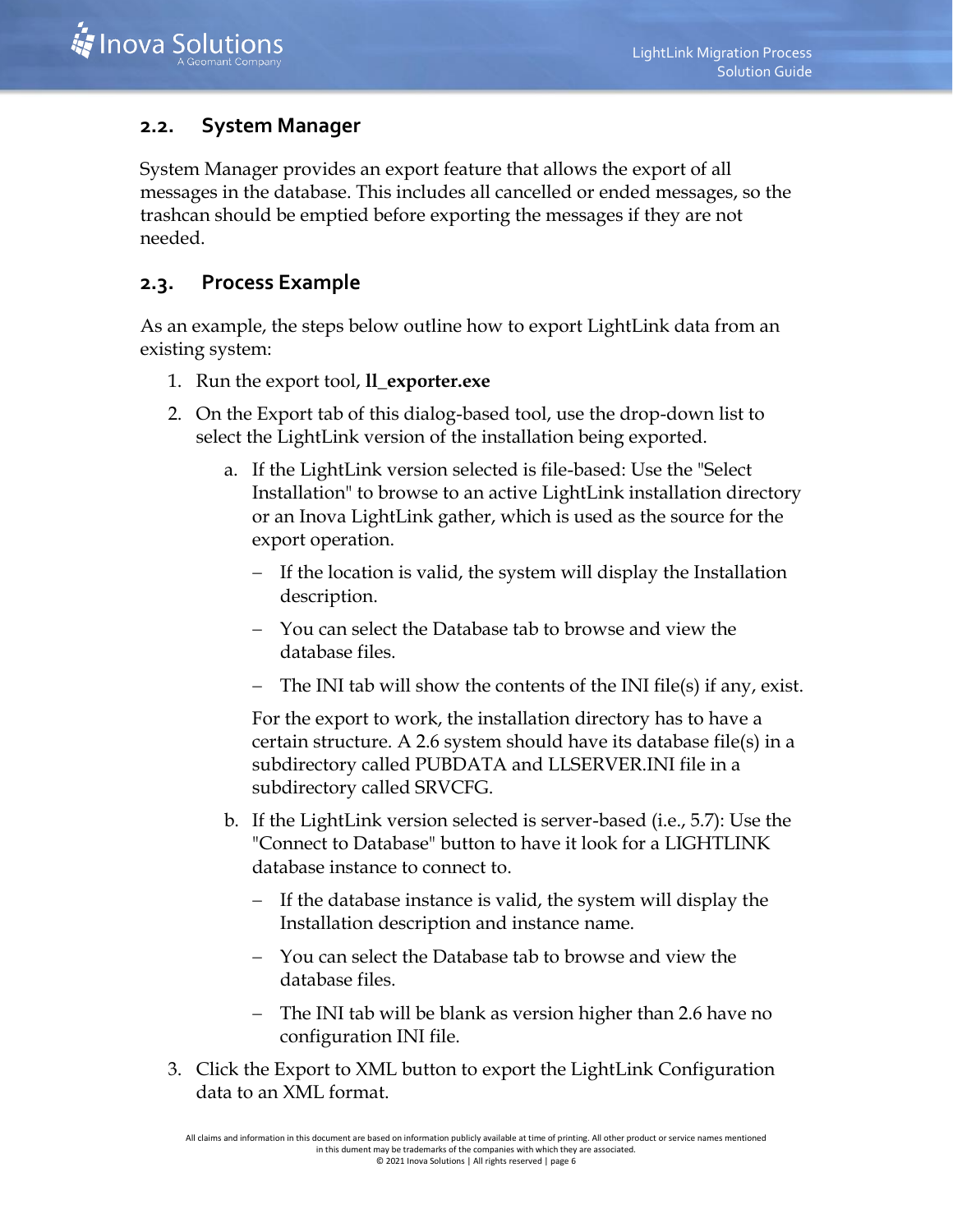- 4. Complete the Save As dialog to select where the system should save the data.
- 5. Close the application using the Close option. You can view and verify the XML file using an Internet Browser.
- 6. Copy the active messages into the export folder used by the LL Configuration Exporter tool, above, and move them with the export XML files to the host(s) on which the LightLink system will be imported.
	- − For LightLink versions 2.6, 5.0, 5.1, and 5.2: gather the message files from the LightLink install location in the ODMS/srvcfg folder and copy them into the export folder.
	- For LightLink version 5.7 and beyond: first enable the Migration Tool features in System Manager by setting the "Show Migration Tool" property for System Manager in the Security Manager application for the user(s) who will be doing the export; then in System Manager, in the Tools menu select the "Export Messages" menu item – set the destination folder (e.g., to the export folder).
	- − For DataLink configuration files (.LLD): manually copy them into the export folder.

Note the following changes in the Inova LightLink system:

- In LightLink 2.6 and 5.0-5.2, an output channel could be added to a display group so that all displays on the channel would get a message sent to the group. This is not supported in LightLink 5.7. Only displays and virtual displays can be a member of a display group. If, during export, a display group is found with a channel as a member, a warning is presented to the user stating that the display group will be created in 5.7 without the channel member and that the display group should be reviewed and modified accordingly once migration is complete.
- Also in 2.6 and 5.0-5.2 the Email OCM allowed the user to add email addresses under the "To: Address" or the "CC: Address" devices. In LightLink 5.5 there is only a "To: Address" device on the email OCM. During export of Email OCMs, all addresses found on the "CC: Address" device will be remapped to the "To: Address" instead. If any address was a member of a display group in the source system, it will also be a member of the same display group in the target system.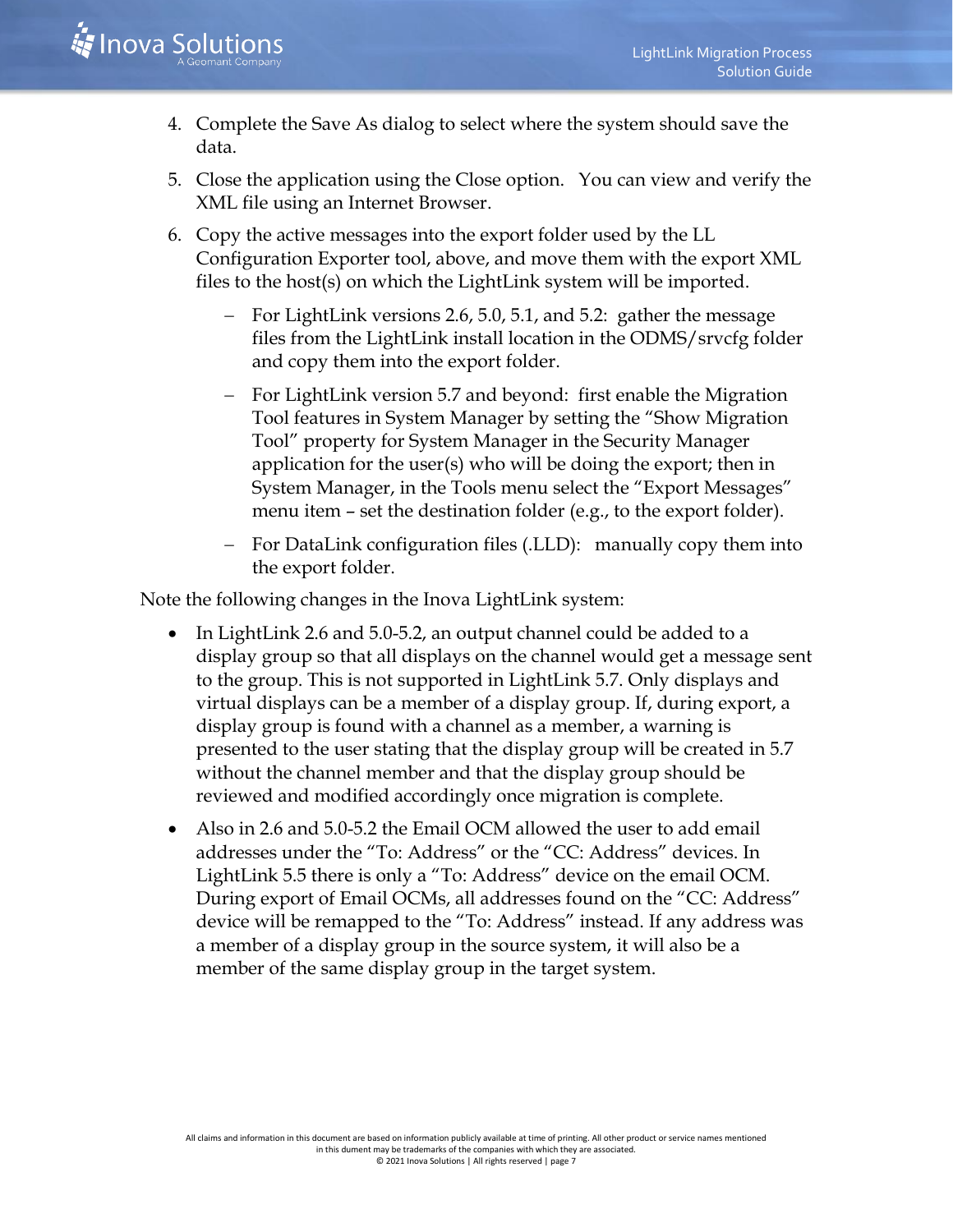## <span id="page-10-0"></span>**3. Import Features**

The Import features of LightLink allow you to read in an XML representation of the LightLink configuration that was previously exported. The message import feature accepts the messages from the exported system and automatically remaps references to data fields and destinations in the old system to corresponding ones in the new system.

## <span id="page-10-1"></span>**3.1. Administrator**

To import in LightLink Administrator:

- 1. Request configuration permission by clicking the lock icon in the toolbar.
- 2. Select what you will import:
	- a. Right click on the Input Manager and select Import DSM.
	- b. Right click on the Output Manager nods and select Import OCM.
- 3. You are prompted for a source XML file generated by the LightLink Configuration Exporter tool. The file is parsed and the components are displayed ; select which components are to be imported
- 4. Select the Import button. The selected components will be created in the current LightLink system.

*When importing DSMs, make sure you are on the Input Manager host when doing so otherwise the INI, DSS, and SDF files will not be copied properly as they will only be copied to the correct location on the local machine.* 

## <span id="page-10-2"></span>**3.2. System Manager**

After the configuration items are imported using Administrator, run System Manager to import messages from the original system. The "Import Messages…" function supports data field mapping and destination mapping between the old and new systems based on names.

*Before importing messages,be sure to connect your Data Sources to ensure that all Data Fields are generated for proper data Field mapping to occur during message import.* The mapping dialogs will scan the new system for items with names matching the old system and automatically map one to the other. This applies to LLM and LBD files; the "Migrate LLD Files…" function is provided for mapping DataLink configuration files (LLD). The user can override the automatic mapping and select an alternate mapping of data fields.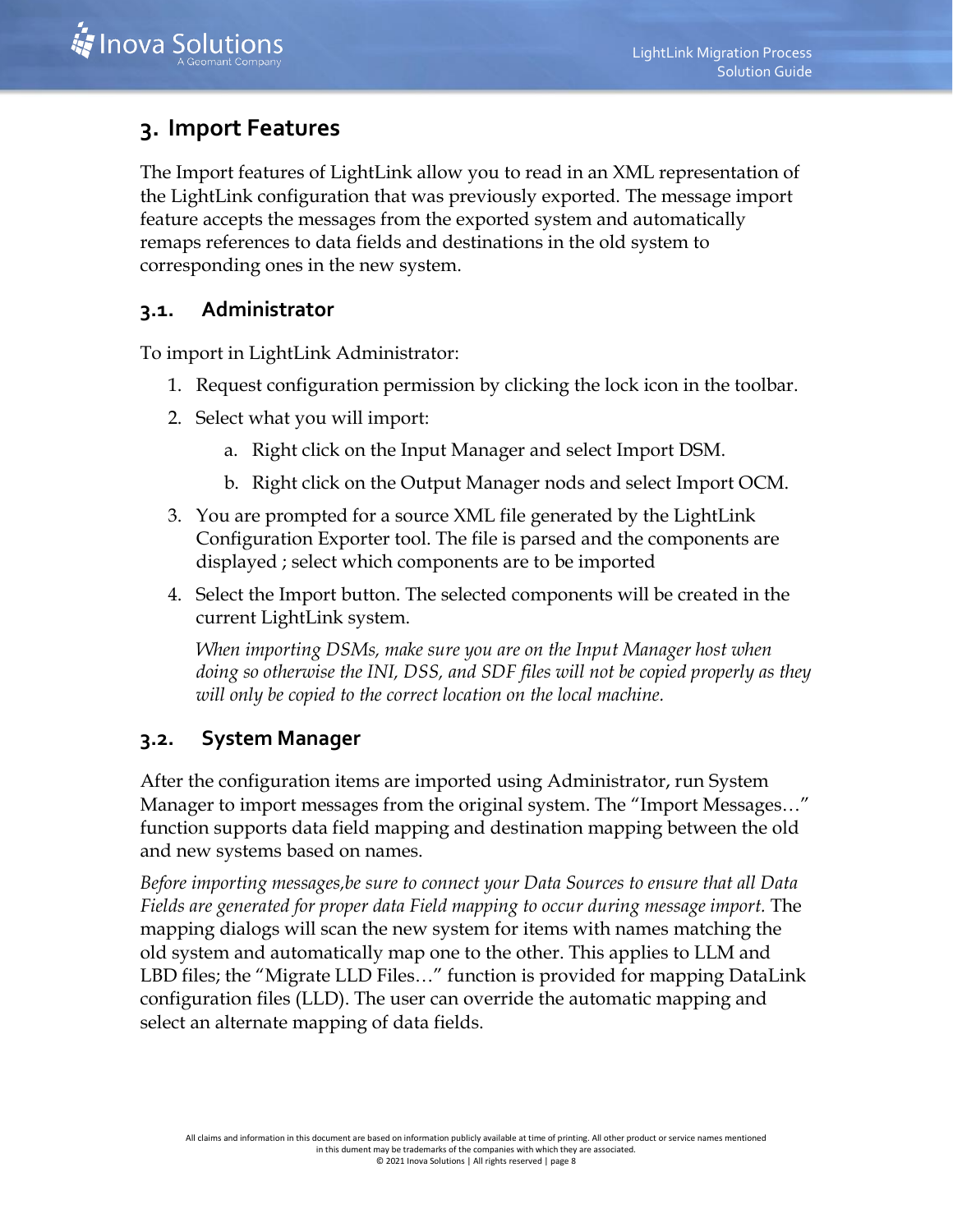## <span id="page-11-0"></span>**3.3. Process Example**

- 1. To begin the Import, first install the desired version of LightLink Middleware and Supervisor applications on the target host machine(s).
- 2. Copy the export XML and its associated XSL file, and the content of the export folder to the target host machine(s).
- 3. Run LightLink Administrator on the target host machine and select the Import menu item on the Input Manager – this will bring up a dialog listing the DSMs available for import. Select the DSMs from the old system to be imported into the new one and press the 'Import' button.

*All selected DSMs will be added to the Input Manager running on the target system. Repeat on each machine hosting an Input Manager with which the DSM(s) are to be associated.* 

4. Run LightLink Administrator on any Supervisor host and select the Import menu item on an Output Manager – this will bring up a dialog listing the OCMs available for import. Select the OCMs from the old system to be imported into the new one and press the 'Import' button; when you import OCMs and devices, any related display groups, layouts and virtual displays are imported as well.

*All selected OCMs will be added to the Output Manager selected for import. Repeat for each Output Manager with which OCM(s) are to be associated. These repeated steps can be performed on any Supervisor host.* 

5. Run System Manager and select the 'Import Messages' item from the Tools menu item.

*A dialog appears that allows you to select a directory where messages from the old system are stored – these will be displayed in the message list.* 

6. You can then re-map the destination and data fields of the messages and import them into the new system.

A similar function is provided for migrating DataLink configuration files (.LLD). Refer to Section 4 for more details about migrating LLD files.